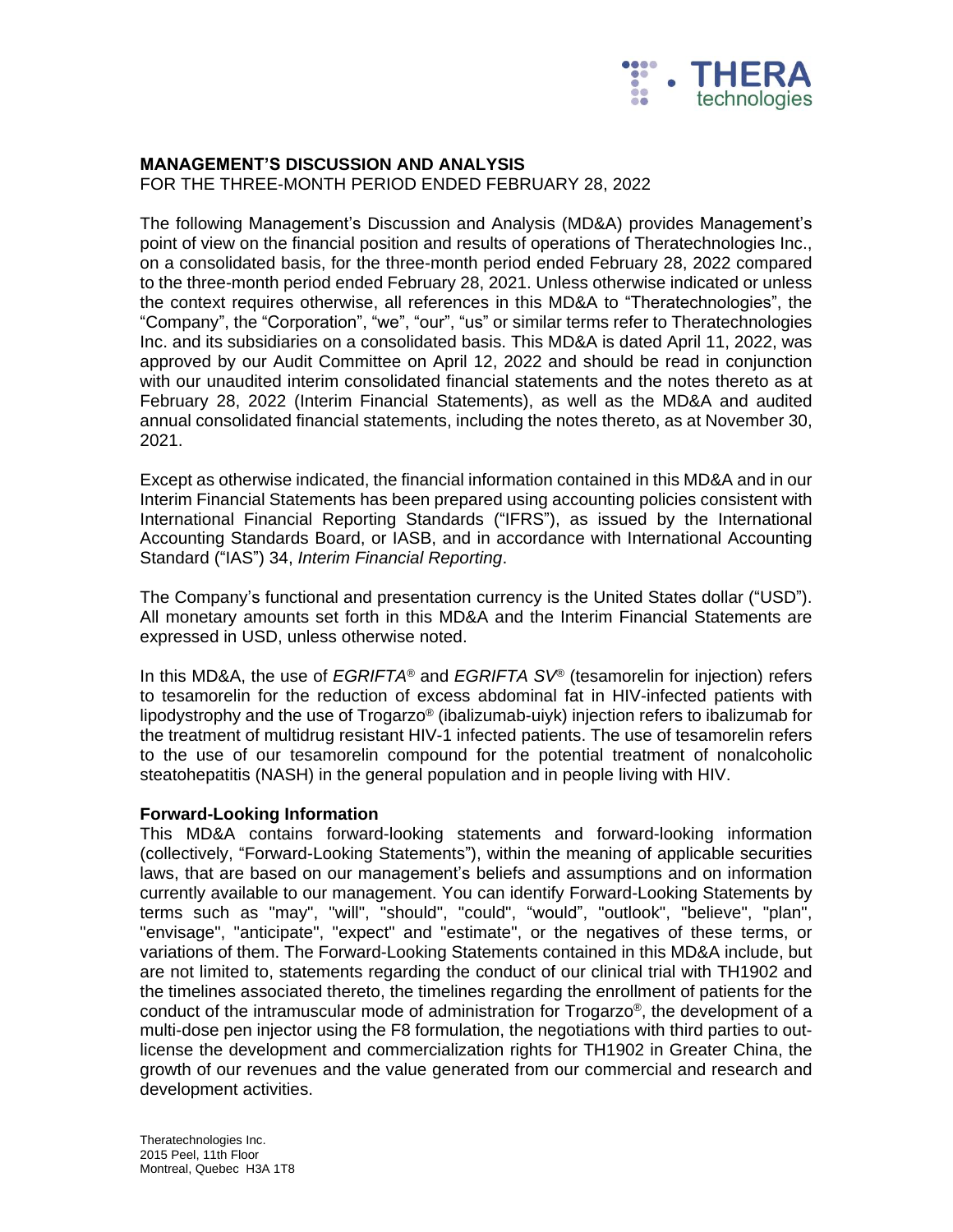Although the Forward-Looking Statements contained in this MD&A are based upon what the Company believes are reasonable assumptions in light of the information currently available, investors are cautioned against placing undue reliance on these statements since actual results may vary from the Forward-Looking Statements. Certain assumptions made in preparing the Forward-Looking Statements include that: the current COVID-19 pandemic will have limited adverse effect on the Company's operations and its business plan; sales of *EGRIFTA SV®* and Trogarzo® in the United States will increase over time; the Company's commercial practices in the United States will not be found to be in violation of applicable laws; the long-term use of *EGRIFTA SV®* and Trogarzo® will not change their respective current safety profile; no recall or market withdrawal of *EGRIFTA SV®* and Trogarzo® will occur; no laws, regulation, order, decree or judgment will be passed or issued by a governmental body negatively affecting the marketing, promotion or sale of *EGRIFTA SV®* and Trogarzo*®* in countries where such products are commercialized; continuous supply of *EGRIFTA SV®* and Trogarzo*®* will be available; the Company's relations with third-party suppliers of *EGRIFTA SV®* and Trogarzo*®* will be conflict-free and such third-party suppliers will have the capacity to manufacture and supply *EGRIFTA SV®* and Trogarzo*®* to meet market demand on a timely basis; no biosimilar version of *EGRIFTA SV®* will be approved by the FDA; the Company's intellectual property will prevent companies from commercializing biosimilar versions of *EGRIFTA SV®* in the United States; pricing and reimbursement conditions for Trogarzo*®* in key European countries will be at terms satisfactory to the Corporation and its commercial partner; the Company will succeed in conducting its Phase 1 clinical trial using TH1902 in various types of cancer; the Company's research and development activities using peptides derived from its oncology platform will yield positive results allowing for the development of new drugs for the treatment of cancer; the timelines set forth herein will be met; and the Company's business plan will not be substantially modified.

Forward-Looking Statements assumptions are subject to a number of risks and uncertainties, many of which are beyond Theratechnologies' control that could cause actual results to differ materially from those that are disclosed in or implied by such Forward-Looking Statements. These risks and uncertainties include, but are not limited to, those related to or arising from: the adverse impact of the COVID-19 pandemic on (a) the Company's sales efforts and sales initiatives, (b) the capacity of the Company's suppliers to meet their obligations vis-à-vis the Company, (c) the Company's research and development activities, and (d) global trade; the Company's ability and capacity to grow the sales of *EGRIFTA SV®* and Trogarzo® successfully in the United States and Trogarzo® in Europe; the Company's capacity to meet supply and demand for its products; the market acceptance of *EGRIFTA SV*® and Trogarzo*®* in the United States and of Trogarzo® in Europe; the continuation of the Company's collaborations and other significant agreements with its existing commercial partners and third-party suppliers and its ability to establish and maintain additional collaboration agreements; the Company's success in continuing to seek and maintain reimbursements for *EGRIFTA SV®* and Trogarzo® by third-party payors in the United States; the success and pricing of other competing drugs or therapies that are or may become available in the marketplace; the Company's ability to protect and maintain its intellectual property rights in *EGRIFTA SV®* and tesamorelin; the Company's success in obtaining satisfactory pricing and reimbursement conditions for Trogarzo® in key European countries; the Company's ability to develop its multi-dose pen injector; the Company's ability to successfully conduct its Phase 1 clinical trial using TH1902 in various types of cancer; the Company's capacity to acquire or in-license new products and/or compounds; the discovery of a cure for HIV; the Company's expectations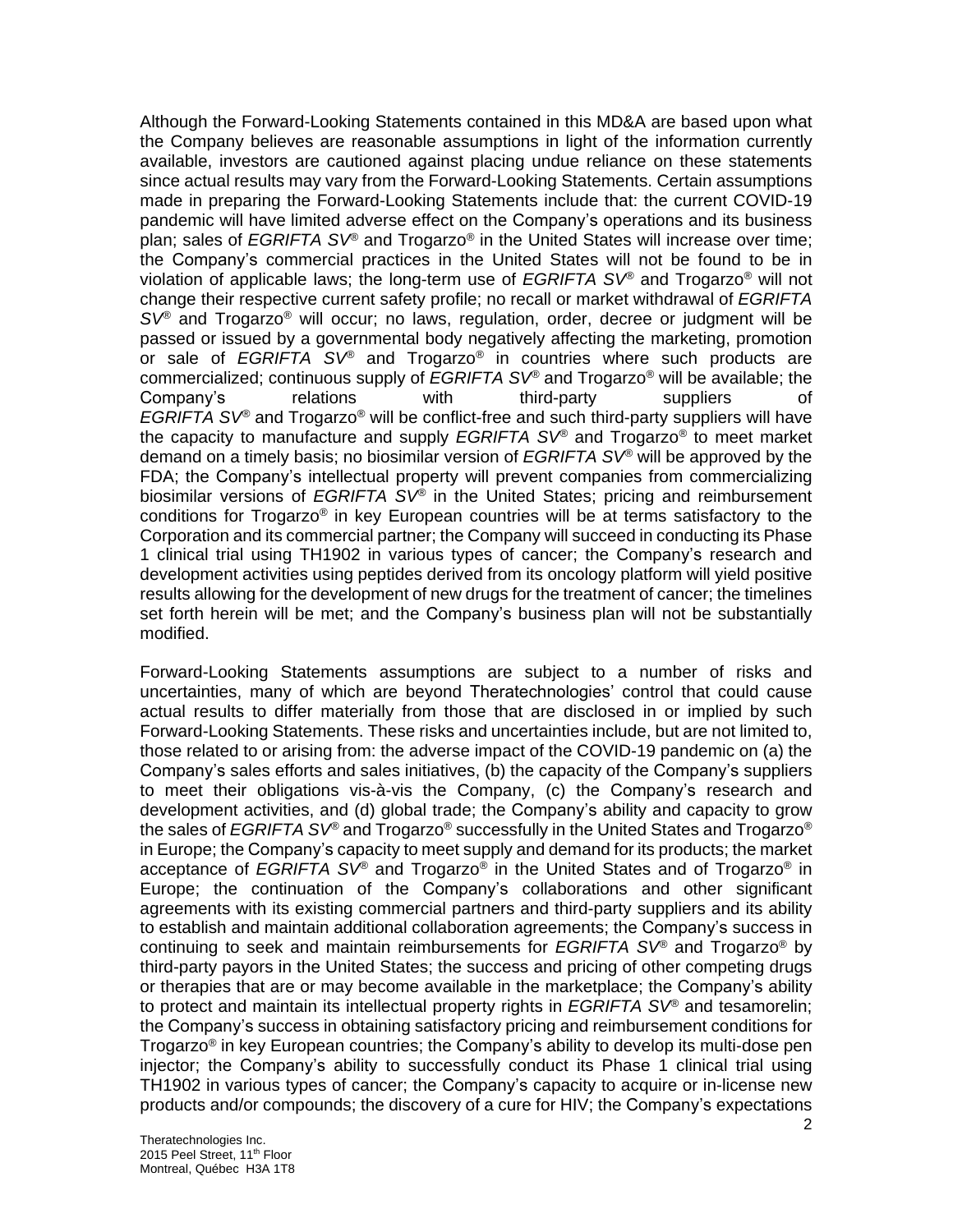regarding its financial performance, including revenues, expenses, gross margins, profitability, liquidity, capital expenditures and income taxes; and the Company's estimates regarding its capital requirements.

We refer current and potential investors to the "Risk Factors" section of our Annual Information Form dated February 23, 2022 available on SEDAR at www.sedar.com and on EDGAR at [www.sec.gov](http://www.sec.gov/) as an exhibit to our report on Form 40-F dated February 24, 2022 under Theratechnologies' public filings. The reader is cautioned to consider these and other risks and uncertainties carefully and not to put undue reliance on Forward-Looking Statements. Forward-Looking Statements reflect current expectations regarding future events and speak only as of the date of this MD&A and represent our expectations as of that date.

We undertake no obligation to update or revise the information contained in this MD&A, whether as a result of new information, future events or circumstances or otherwise, except as may be required by applicable law.

## **BUSINESS OVERVIEW**

Theratechnologies is a biopharmaceutical company focused on the development and commercialization of innovative therapies addressing unmet medical needs. We have a promising pipeline of investigational medicines in oncology and NASH and two approved medicines (*EGRIFTA SV®* and Trogarzo*®*) for people living with HIV. The Company has a sales and marketing infrastructure to commercialize its products in the U.S. and Europe. We continue to assess the market for potential product acquisitions or in-licensing transactions that would be complementary to our business and further drive future sustainable growth and value creation.

# **RECENT HIGHLIGHTS AND PROGRAM UPDATES**

#### **Pipeline Updates**

• *TH1902 Study Update*: Enrollment in the Phase 1 trial of TH1902 has picked up momentum in the past few weeks, and we now anticipate that all 6 patients required for the 300mg/m<sup>2</sup> dosing level will be enrolled before the end of April. This dose is the equivalent to approximately 1.5 times the indicated therapeutic dose of docetaxel. The targeted delivery of TH1902, along with the rapid internalization of the drug in cancer cells could enable the accumulation of 7.5 to 10 times more cytotoxic agent in cancer cells than when administered alone. If the absence of dose limiting toxicities (DLT) is confirmed, this dose will become the recommended Phase 2 dose (RP2D). As previously discussed, once the RP2D is established, initiation of enrollment of the larger open label basket trial will begin immediately. The basket trial will further assess the safety and tolerability of TH1902. The preliminary anti-tumor activity of TH1902 will be evaluated for all patients as per the response evaluation criteria in solid tumors.

Enrollment for the larger trial is expected to begin in this first half of 2022. An amendment to the Phase 1 protocol was submitted to the FDA to include the following solid tumor types: HR+ Breast Cancer, Triple Negative Breast Cancer, Ovarian Cancer, Endometrial Cancer, Melanoma (10 patients per arm) was submitted. In addition, one arm will be added to include Thyroid, Small Cell Lung, Prostate and potential other high Sortilin expressing cancers (15 patients in total).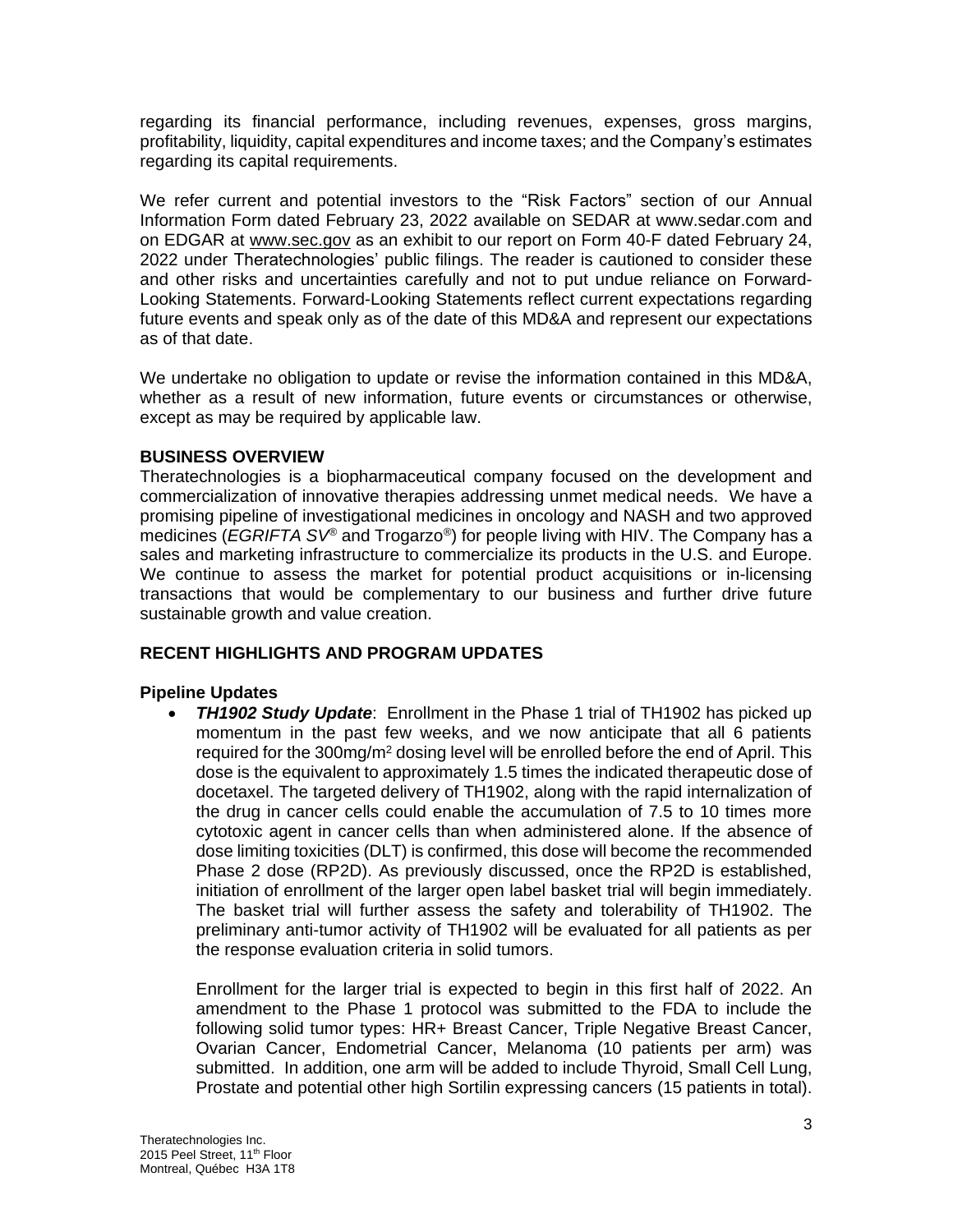The original trial design consisted of 40 patients across a selection of solid tumors, including colorectal and pancreatic cancers. The plan is now to enroll a total of approximately 70 patients in the basket trial to evaluate the potential anti-tumor activity of TH1902.

To date, the Company has received and responded to the questions raised by the FDA and the Company does not expect to receive any additional questions before the April 15, 2022 deadline date by which time the amendments to the protocol will be deemed accepted and ready to be implemented.

- *TH1902 China Out-licensing and Partnership Strategy***:** Out-licensing development and commercialization rights for TH1902 in Greater China continues and are ongoing with a number of different pharmaceutical and biotech companies.
- *Scientific Poster Presentations*: The Company presented three posters at the recently attended **AACR annual meeting**, including new in vivo TH1902 preclinical data demonstrating tumor growth inhibition of human cancer stem-like cells (CD133+) in both triple-negative breast and ovarian cancers.
- *F8 sBLA filing*: As previously announced, our intention was to file a supplemental Biologic License Application ("sBLA") for the F8 formulation ("F8") by the end of the first quarter of calendar 2022. In contrast to *EGRIFTA SV®* which is reconstituted daily with sterile water for injection, the F8 formulation requires bacteriostatic water for injection ("BWFI"), since the reconstituted product is used for seven daily injections. We were recently informed by the sole global supplier of BWFI that its plant was recently inspected by the FDA, and that it was required to make modifications before being able to resume manufacturing and shipment of its BWFI. Although we believe a return to supply is planned for the fourth quarter of 2022, there is currently no firm timeline for reinitiating shipments, and, as such, this will cause a delay in the potential launch of the F8 formulation. Consequently, we have decided to delay the filing of the sBLA for the F8 formulation until we have greater clarity on the supply issues. As a result of this uncertainty related to the availability of the F8 formulation of tesamorelin, and since the dosing of patients in Phase 3 trial in non-alcoholic steatohepatitis ("NASH") is dependant on the availability of the F8, we have also decided to pause any external activities related to the planning of the trial until there is more clarity on the availability of BWFI. We plan on keeping investors informed as the supply of BWFI becomes more certain.

This does not affect the supply of *EGRIFTA SV®* since this formulation does not require BWFI for reconstitution.

#### **Commercial and Medical Affairs Updates**

• *Strengthening of US Commercial and Medical Affairs Capabilities:* In March 2022, Theratechnologies initiated the full deployment of its own internal field force as pandemic restrictions continue to abate, enabling increased physician engagement. Strong momentum created in the second half of 2021 provided the major impetus for this decision, which should increase employee engagement, reduce turnover, and allow recruitment of top-tier talent for our field force.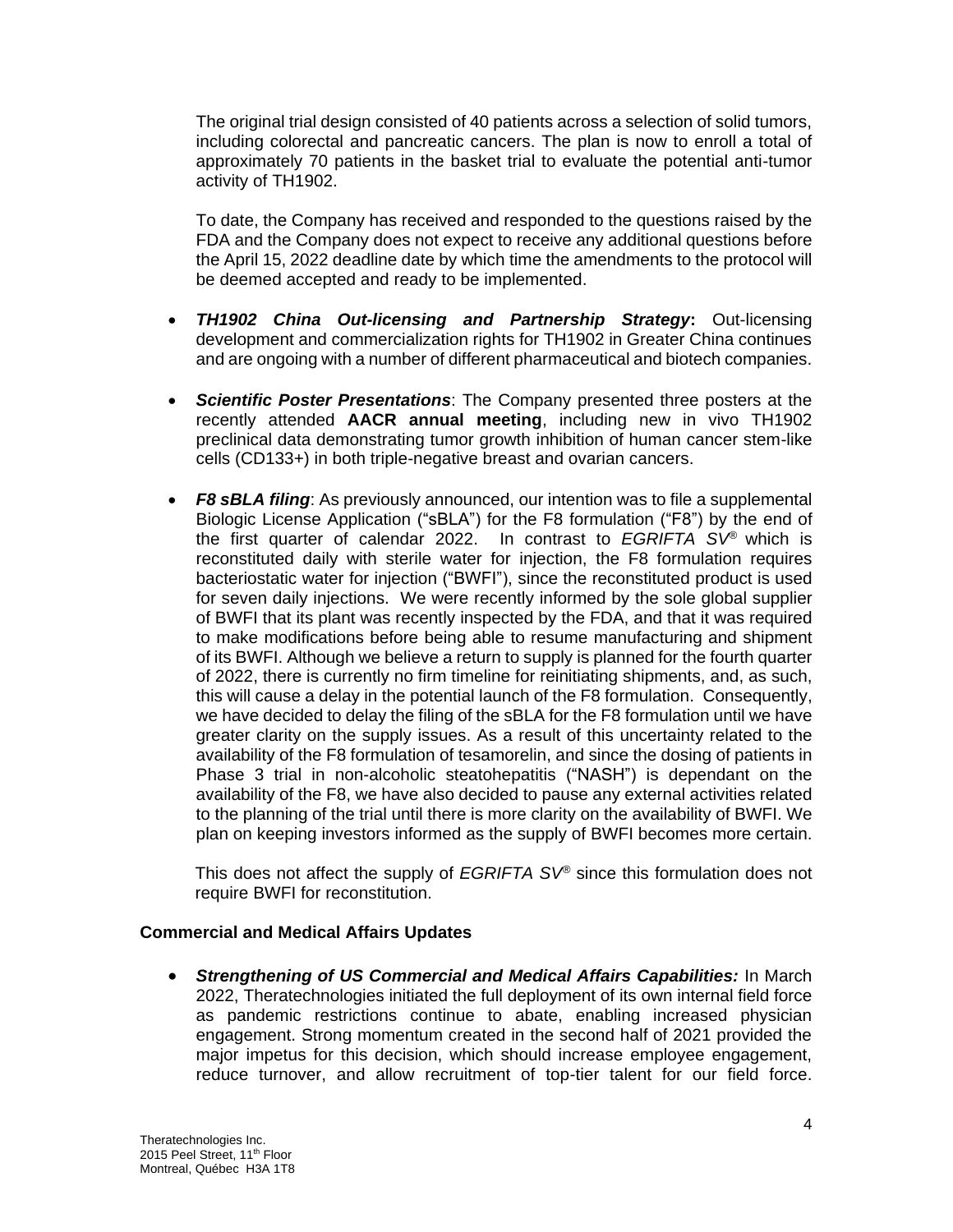Onboarding of all internal commercial and medical field force will be fully completed by the end of April 2022.

• *Trogarzo***®** *Lifecycle Management:* A sBLA was filed with the U.S. Food and Drug Administration ("FDA") in the fourth quarter of 2021 for the Company's Intravenous ("IV") Push mode of administration of Trogarzo<sup>®</sup> for the treatment of human immunodeficiency virus type 1 (HIV-1). We are pleased to announce that the FDA has accepted our filing and has provided a target action date of October 3, 2022 in accordance with the Prescription Drug User Fee Act (PDUFA). Theratechnologies and TaiMed are also evaluating an intramuscular (IM) mode of administration for Trogarzo® within the TMB-302 study. Patient enrollment is progressing well, and we expect full enrollment to be achieved in the coming weeks, enabling completion of the study in the second half of 2022.

#### **2022 Revenue Guidance**

Theratechnologies affirms fiscal 2022 revenue to be in the range of \$79 million and \$84 million for full fiscal 2022, or growth of the commercial portfolio to be in the range of 13% and 20% as compared to the 2021 fiscal year.

#### **OUR MEDICINES**

The Company has two approved medicines for people living with HIV, namely Trogarzo<sup>®</sup> in the United States, European Union, and United Kingdom, and *EGRIFTA SV®* in the United States. *EGRIFTA®* is commercially available in Canada. However, sales of *EGRIFTA®* in Canada are not material to our business.

*EGRIFTA SV*® is a new formulation of *EGRIFTA*® that was approved by the FDA for the reduction of excess abdominal fat in HIV-infected patients with lipodystrophy and launched in the United States in November 2019. Unlike *EGRIFTA*®, *EGRIFTA SV*® can be kept at room temperature, comes in a single vial and has a higher concentration resulting in a smaller volume of administration.

Trogarzo® was the first HIV treatment approved with a new mechanism of action in more than 10 years. It is the first in a new class of antiretrovirals (ARV) and is a long-acting ARV therapy that can lead to an undetectable viral load in heavily treatment-experienced adult HIV-infected patients when used in combination with other ARVs. The treatment is infused once every two weeks.

Trogarzo<sup>®</sup> was approved by the FDA in March 2018 for the treatment of human immunodeficiency virus type 1 ("HIV-1") infection in heavily treatment-experienced adults with multidrug resistant, or MDR, HIV-1 infection failing their current antiretroviral regimen. Trogarzo® was also approved by the European Medicines Agency (EMA) in September 2019 for the treatment of adults infected with MDR HIV-1 for whom it is otherwise not possible to construct a suppressive antiviral regimen. Trogarzo® is currently commercially available in Italy. A number of patients are also being treated with Trogarzo<sup>®</sup> in some European countries through early access programs.

In March 2016, we obtained the rights to commercialize Trogarzo<sup>®</sup> in the United States and Canada pursuant to a distribution and licensing agreement with TaiMed Biologics, Inc. (TaiMed). In March 2017, the agreement was amended to include the commercial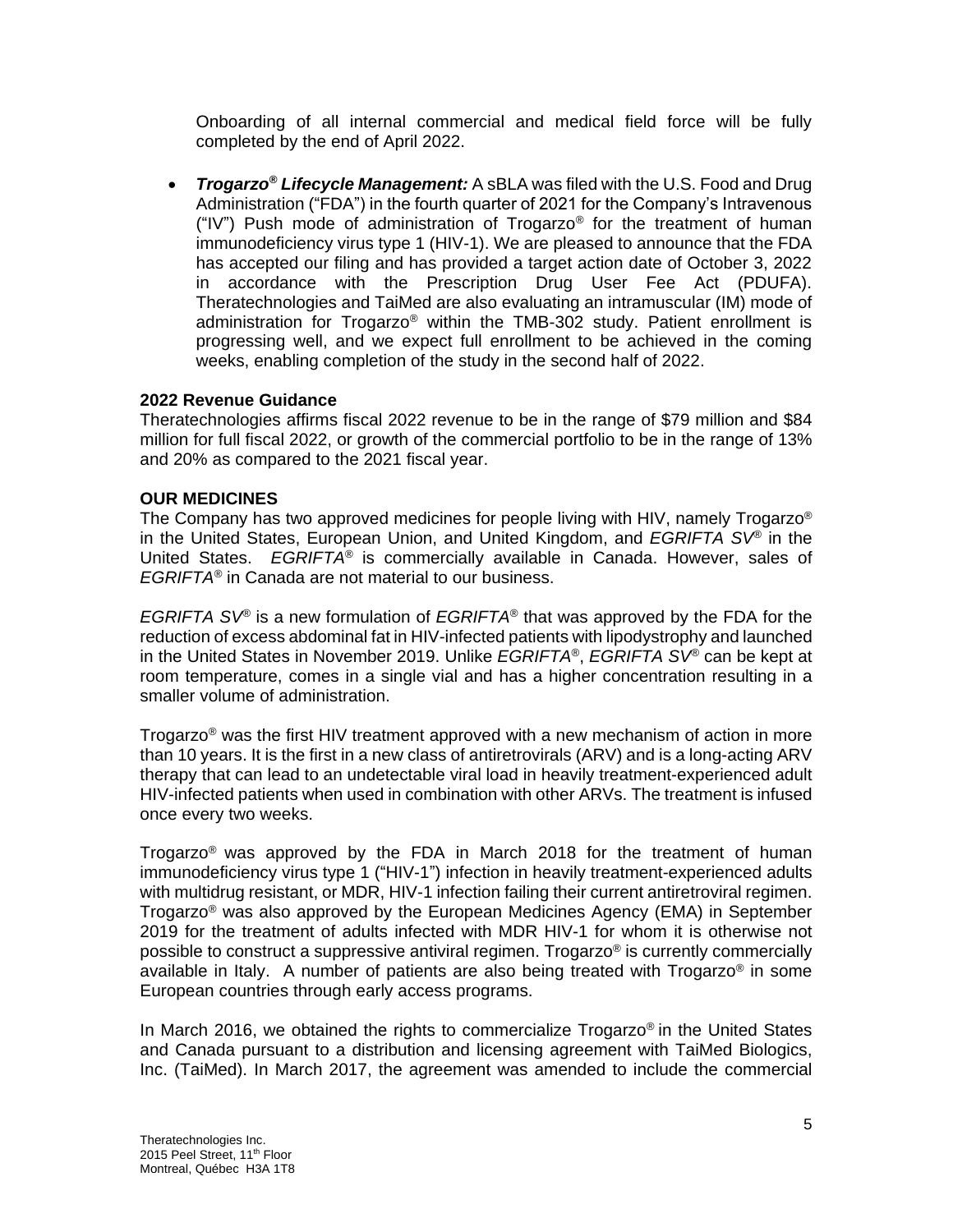rights to Trogarzo® in the European Union and in other countries such as Israel, Norway, Russia and Switzerland (the "TaiMed Agreement").

The Company's commercial product strategy for the 2022 fiscal year is to generate revenue growth through increased sales of our medicines in the United States while working on securing satisfactory pricing and reimbursement conditions for Trogarzo<sup>®</sup> in additional European countries and launch Trogarzo® in those key European countries.

#### **OUR PIPELINE**

Theratechnologies has established a promising pipeline of investigational medicines in areas of high unmet need, including NASH, oncology and HIV.

#### **Tesamorelin**

During the fiscal year 2020, the Company completed the evaluation and development of the F8 formulation which, based on internal studies, is bioequivalent to the original commercialized formulation of tesamorelin ("F1") formulation. The F8 formulation has a number of advantages over the current formulation of *EGRIFTA SV®*. Specifically, it is two times more concentrated resulting in a smaller volume of administration and is intended to be presented in a multi-dose vial that can be reconstituted once per week. Similar to the current formulation of *EGRIFTA SV®*, the F8 formulation is stable at room temperature, even once reconstituted. The global shortage of BWFI has caused us to delay the filing of a sBLA to seek approval of this new formulation of tesamorelin.

The Company is currently working on the development of a pen to be used in conjunction with the F8 formulation. To date, its development is not completed, and we are still working on the pen. As a result, no timeline has been set for the filing of an sBLA with the FDA in relation to the pen.

In September 2020, we announced our intent to develop tesamorelin for the treatment of NASH in the general population. This decision was largely based on positive scientific evidence in addition to discussions with scientific advisors and the FDA and European regulatory agencies regarding drug development for the treatment of NASH.

On July 15, 2021, we announced that the final Phase 3 clinical trial design would result in higher costs than what we had expected and, as a result, we were assessing our options to best execute this program, including seeking a potential partner. An external U.S.-based biopharma advisory firm was retained for that purpose.

In order to further de-risk the Phase 3 trial, the Company has submitted an amended protocol to the FDA. The new protocol will include a Phase 2b/3 seamless study design where the first 350 or so patients' data will be analyzed by a data monitoring committee to assess the efficacy of tesamorelin on a smaller subset of patients. A decision will then be made whether to continue the study until full number of patients (1,094) have completed 18 months of treatment. This does not change the total number of patients required to seek accelerated approval of tesamorelin for the treatment of NASH.

The Company intends to use the F8 formulation for its intended Phase 3 clinical trial in NASH. The Phase 3 trial in NASH will compare the F8 formulation to a placebo. However, as a result of the uncertainty related to the availability of the F8 formulation due to the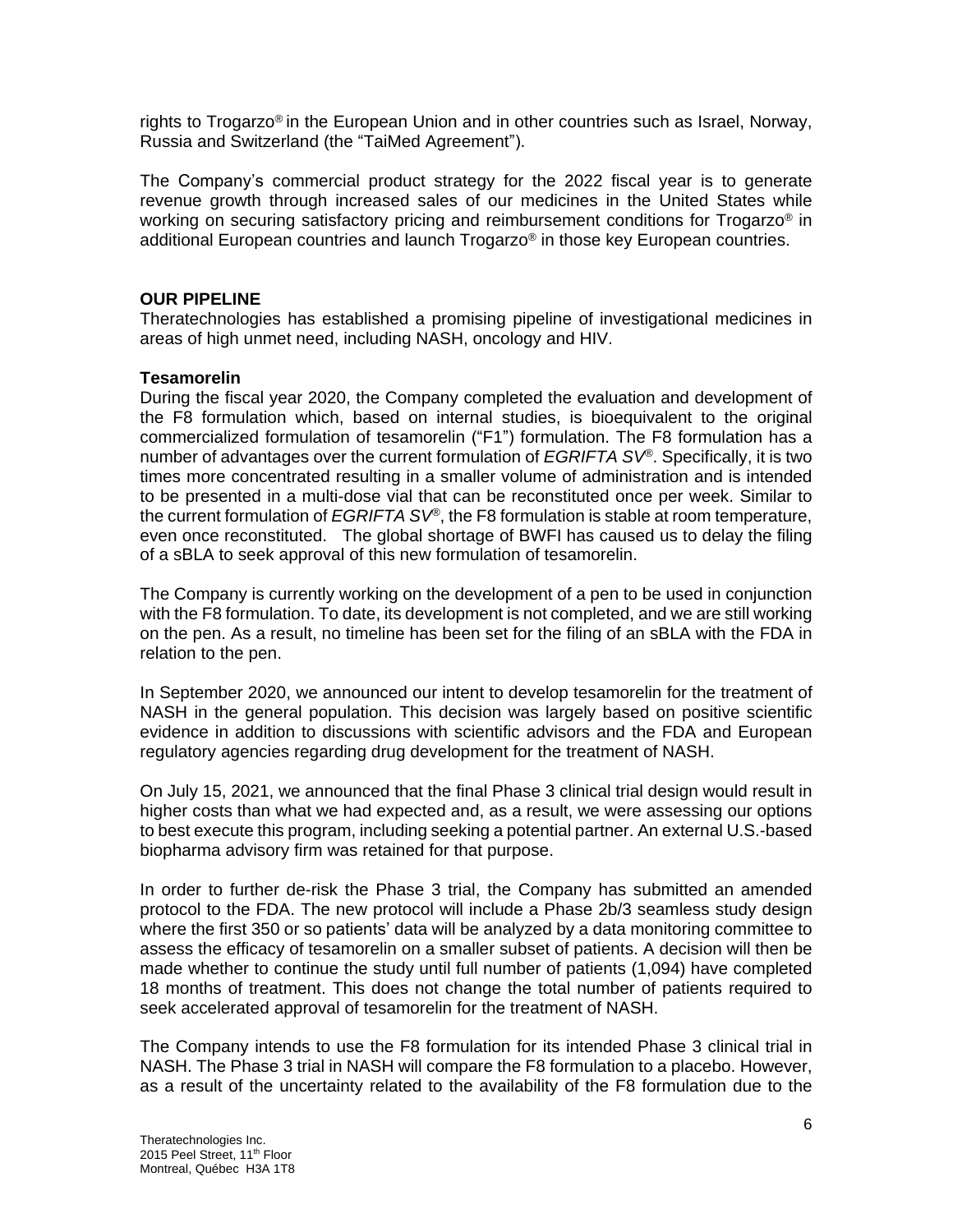current lack of supply of BWFI, we have decided to pause all external activities related to the planning of the Phase 3 trial in NASH, and we plan on keeping investors informed as we gain more clarity on the availability of BWFI.

The Company is also conducting a study titled Visceral Adiposity Measurement and Observation Study ("VAMOS") to reflect our commitment to improve the health outcomes of people living with HIV. VAMOS is an epidemiologic cross-sectional study to answer the unknown associations between visceral fat and cardiovascular disease risk, liver fat, liver fibrosis, pericardial fat, and muscle fat in HIV patients. These associations will be measured across a diversity of weights, BMIs, genders, and races so that the impact of visceral fat can be understood with external validity to the results. Additionally, the performance of anthropometric measurements like waist circumference (WC) and hip circumference will be assessed in a modern HIV population. The aims of this study are two-fold: (1) to determine the utility of WC's ability to predict cardiovascular risk scores, liver fat, liver fibrosis, and abnormal glucose homeostasis across the full VAMOS population and subgroups (2) identify common clinical data points in today's standard of care that can be used to assess a patient's risk of having excess visceral fat. The VAMOS results is expected to direct clinicians on why and which patients in their practice should be screened for excess visceral fat and treatment.

## **SORT1+ Technology**

The Company is currently developing a platform of new proprietary peptides for cancer drug development targeting the sortilin ("SORT1") receptor. SORT1 is expressed in ovarian, triple-negative breast, skin, lung, colorectal and pancreatic cancers, among others. SORT1 plays a significant role in protein internalization, sorting and trafficking, and therefore, is an attractive target for anticancer drug development. Our innovative peptidedrug conjugates, or PDCs, generated through our SORT1+ Technology™ embody distinct pharmacodynamic and pharmacokinetic properties that differentiate them from traditional chemotherapy. In contrast to traditional chemotherapy, our proprietary PDCs are designed to enable selective delivery of certain anticancer drugs within the tumor microenvironment, and more importantly, directly inside sortilin positive cancer cells.

Our SORT1+ Technology<sup> $M$ </sup> was acquired in February 2019 as part of the acquisition of Katana Biopharma, Inc. ("Katana"). Through the acquisition, Theratechnologies obtained the worldwide rights to this platform based on an exclusive royalty-bearing license entered into between Katana and Transfer Plus L.P.

In March 2021, a Phase 1 clinical trial was initiated evaluating TH1902 for the treatment of cancers where the sortilin receptor is expressed. The Phase 1 clinical trial design includes a Part A dose escalation study to evaluate the safety, pharmacokinetics, maximum tolerated dose, or MTD, and preliminary anti-tumor activity of TH1902 administered once every three weeks in patients with advanced solid tumors refractory to available anti-cancer therapies.

The Corporation's Phase 1 study evaluating its novel investigational proprietary PDC TH1902 for the treatment of sortilin positive cancers is progressing as planned. The Company is in the final stages of a Phase 1/Part A dose escalation study evaluating its lead investigational peptide-drug conjugate (PDC) TH1902 for the treatment of sortilinpositive cancers. To date, Theratechnologies has observed a DLT (grade 4 neutropenia lasting more than 7 days) in one patient, as well as other adverse events after more than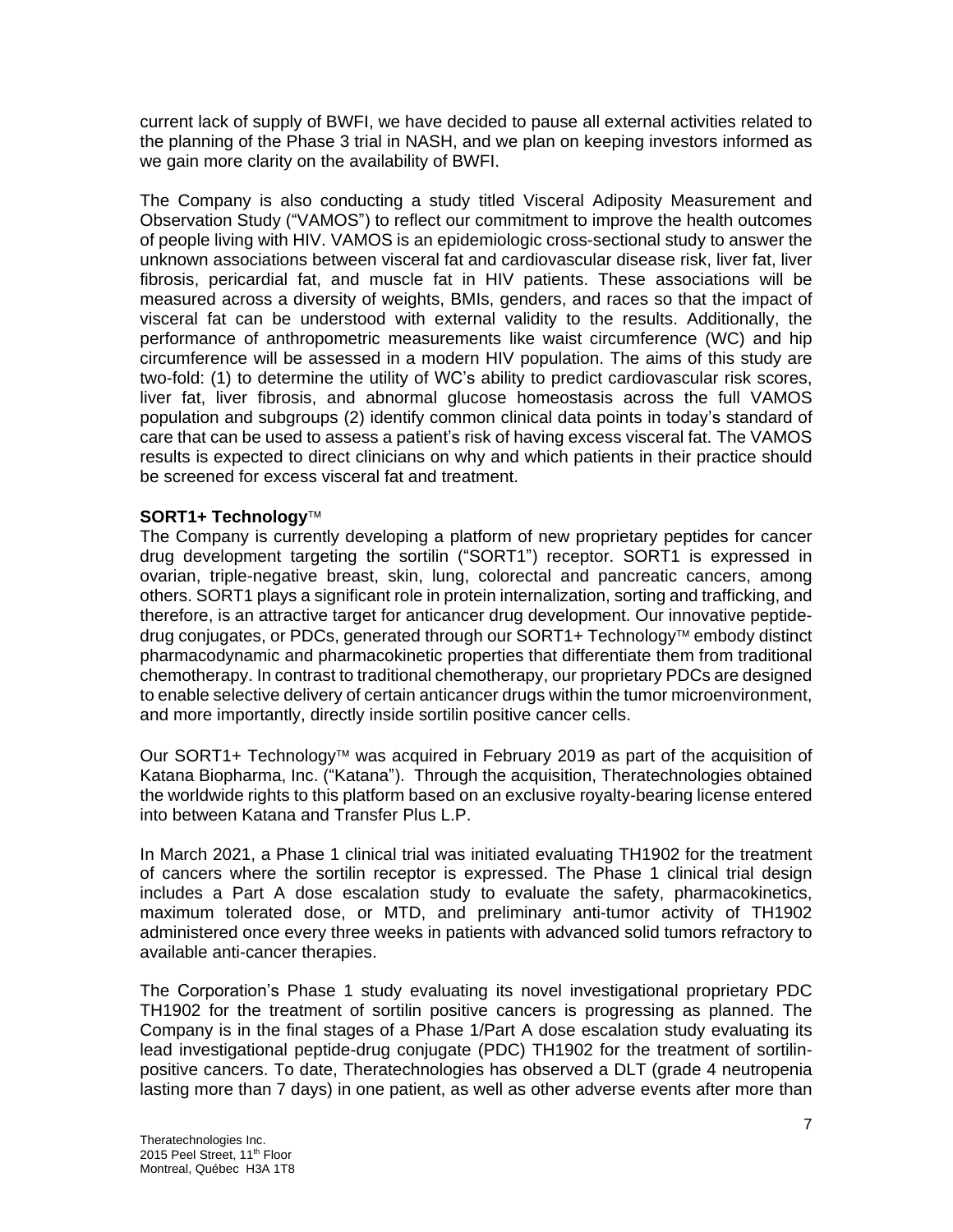one cycle at 420 mg/m<sup>2</sup>. As a result, we are pursuing the study at a lower dose of 300 mg/m<sup>2</sup> (or approximately 1.5 times the usual dose of docetaxel). We anticipate that all 6 patients required for the 300mg/m<sup>2</sup> dosing level will be enrolled before the end of April. The targeted delivery of TH1902, along with the rapid internalization of the drug in cancer cells could enable the accumulation of 7.5 to 10 times more docetaxel in cancer cells than when administered alone. If the absence of DLT is confirmed, this dose will become the recommended Phase 2 dose. As previously discussed, once the RP2D is established, initiation of enrollment of the larger open label basket trial will begin immediately. The basket trial will further assess the safety and tolerability of TH1902. The preliminary antitumor activity of TH1902 will be evaluated for all patients as per the response evaluation criteria in solid tumors. Based on additional research we have conducted on the Sortilin receptor, we have submitted an amendment to the Phase 1 protocol to the FDA to include the following solid tumor types: Hormone Receptor-Positive (HR+) Breast Cancer, Triple Negative Breast Cancer, Ovarian Cancer, Endometrial Cancer, Melanoma (10 patients per tumor type). In addition, one arm will be added to include Thyroid, Small Cell Lung, Prostate and potential other high Sortilin expressing cancers (15 patients in total). The original trial design consisted of 40 patients across a selection of solid tumors, including colorectal and pancreatic cancers. The plan is now to enroll a total of approximately 70 patients in the basket trial to evaluate the potential anti-tumor activity of TH1902.

We are exploring the possibility of out-licensing development and commercialization rights for TH1902 in Greater China. We are pleased to report that there has been solid interest on the part of Chinese companies, and that discussions are ongoing with a number of different pharmaceutical and biotech companies.

#### **Ibalizumab for HIV**

An sBLA was filed with the FDA in the fourth quarter of 2021 for the Company's IV Push method of administration of Trogarzo® for the treatment of human HIV-1. The FDA has accepted our filing and has provided a target action date of October 3, 2022 in accordance with PDUFA.

Theratechnologies and TaiMed are also evaluating an IM method of administration for Trogarzo® within the TMB-302 study. Patient screening for the IM study is in progress and we expect completion of the study in the second half of 2022.

In connection with the September 2019 approval of Trogarzo<sup>®</sup> in Europe, the EMA has requested a post-authorization efficacy study to be conducted to evaluate the long-term efficacy and durability of Trogarzo<sup>®</sup> in combination with other antiretrovirals. The Company has initiated enrolment in this post-authorization study evaluating the real-world long-term efficacy and durability of Trogarzo<sup>®</sup> in combination with other antiretrovirals in Europe. The study, named Prospective and Retrospective, Observational Multicenter Ibalizumab Study of Efficacy ("PROMISE"). We are also conducting a similar trial in the United States, ("PROMISE-US"). PROMISE-US is a Prospective and Retrospective Observational study of Multidrug-resistant patient outcomes with and without Ibalizumab in a realworld SEtting. We intend to use the PROMISE-US data as part of the PROMISE trial.

The Company is also required to conduct a pediatric investigation plan ("PIP") to evaluate Trogarzo<sup>®</sup> in children aged 6 to <18 years old. The PIP will be comprised of two studies with the first study expected to begin in the latter part of 2022.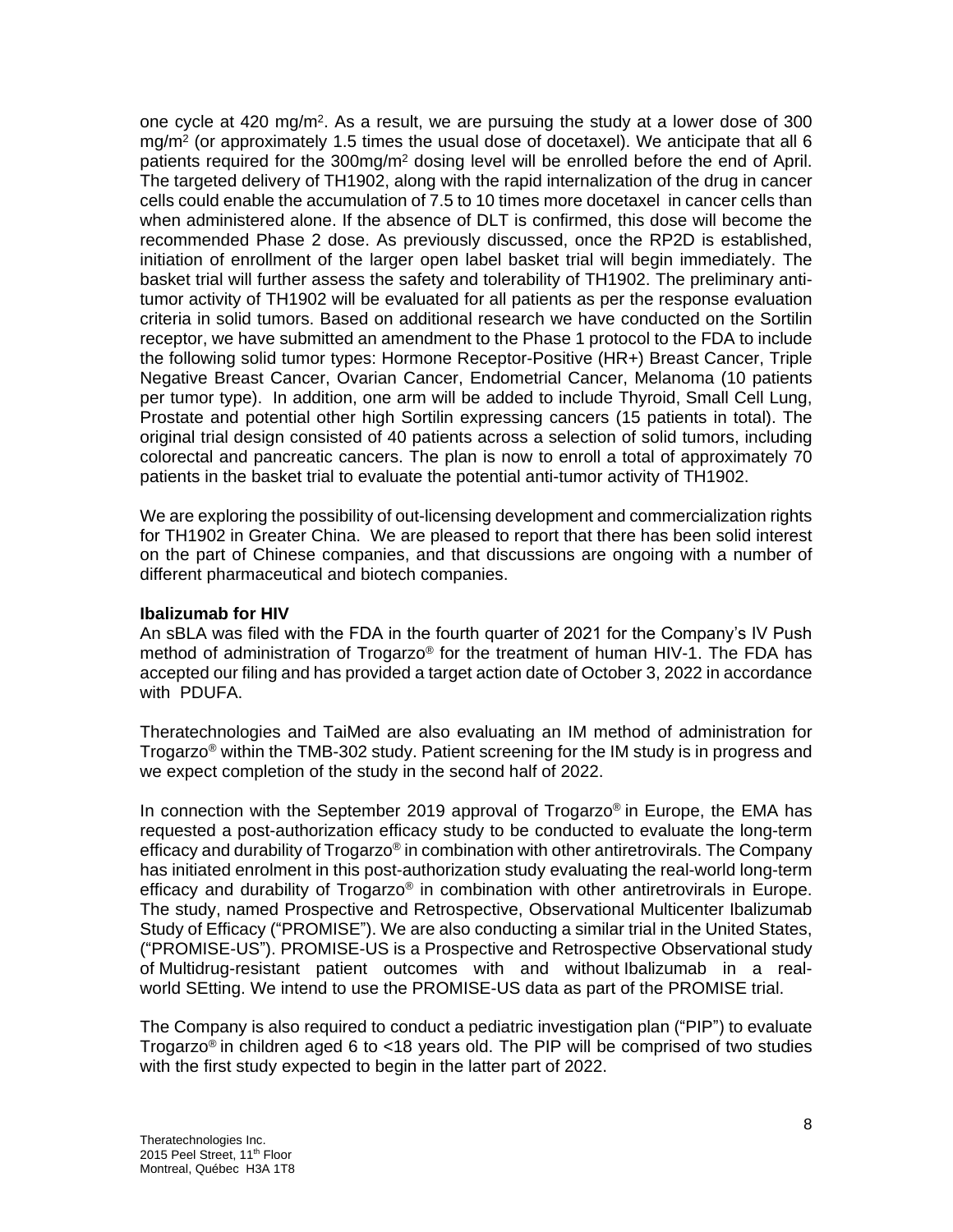# **JANUARY 2021 OFFERING**

# **Use of Proceeds**

In its prospectus supplement dated January 13, 2021 relating to the January 2021 offering, the Company indicated that it intended to use the net proceeds from such offering primarily to fund research and development activities, commercialization initiatives, general and administrative expenses, working capital needs and other general corporate purposes. More specifically, out of net proceeds of the offering then estimated to be \$42,500,000, an amount of \$30,500,000 was earmarked for the NASH Phase 3 clinical trial and \$7,000,000 for oncology research and development (including the TH1902 Phase 1 clinical trial), with the remainder left for commercial and marketing activities and other uses.

In the months following the January 2021 offering, the Company was able to complete its discussions with the FDA and the EMA regarding the design and protocol for the Phase 3 clinical trial evaluating tesamorelin for the treatment of NASH. As part of its announcement on July 15, 2021 regarding the finalization of the trial design, the Company also announced that the changes made to the design pursuant to the discussions held with the FDA and the EMA would result in higher costs than previously estimated, and that the Company was evaluating its options to best execute its late-stage development program for tesamorelin, including seeking a potential partner. As a result of the delay in the initiation of the NASH Phase 3 clinical trial, the funds raised in the January 2021 offering earmarked for such trial have been added to the Company's available cash balance. The Company's ability to execute its Phase 3 clinical trial evaluating tesamorelin for the treatment of NASH will be dependent on its ability to secure additional financial resources.

The following table shows the estimated use of proceeds, compared with the actual use of proceeds as at February 28, 2022:

| In millions                                  | <b>Estimated Use of Proceeds</b> | <b>Actual Use of</b><br><b>Proceeds</b> | <b>Variance</b> |
|----------------------------------------------|----------------------------------|-----------------------------------------|-----------------|
| Nash Phase 3 clinical trial                  | \$30.5                           | \$2.7                                   | \$(27.8)        |
| Oncology R&D                                 | 7.0                              | 3.7                                     | (3.3)           |
| Commercial<br>marketing<br>and<br>activities | 3.5                              | --                                      | (3.5)           |
| Other                                        | 1.5                              | 1.8                                     | 0.3             |
| Net Proceeds                                 | \$42.5                           | \$8.2                                   | \$ (34.3)       |

As at February 28, 2022, approximately \$2,727,000 had been used in connection with the NASH Phase 3 clinical trial.

As at February 28, 2022, approximately \$3,697,000 had been used in connection with oncology research and development activities and the variance between the amount reserved and the amount used as at February 28, 2022 represents funds held in cash pending their planned allocation as costs are incurred.

Finally, the Company has not implemented new initiatives in terms of commercial and marketing activities, such that the funds earmarked for such use have been added to the Company's working capital.

#### **First-Quarter Fiscal 2022 Financial Results**

#### **Revenue**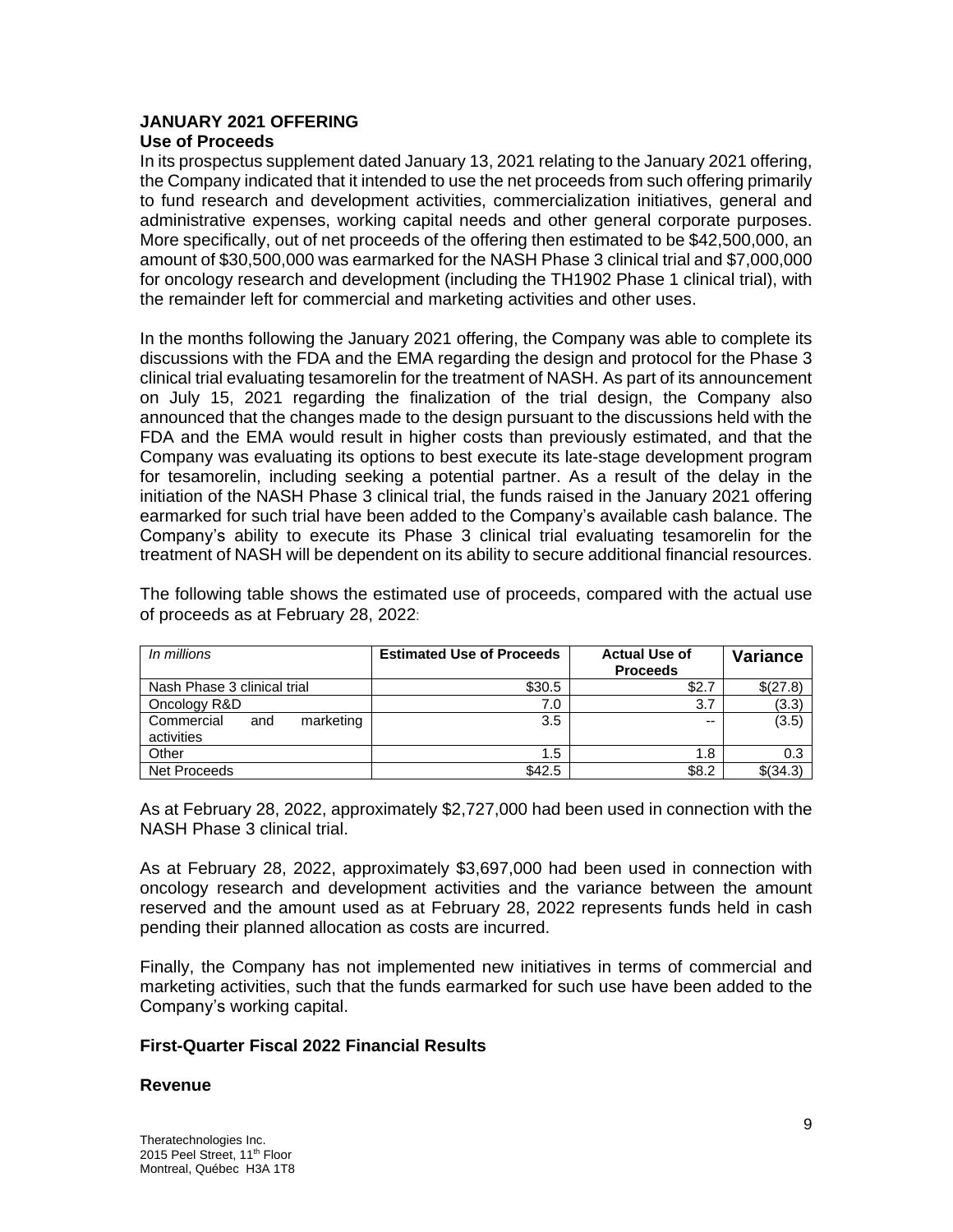Consolidated revenue for the three-month period ended February 28, 2022 was \$18,557,000 compared to \$15,430,000 for the same period ended February 28, 2021.

For the first quarter of fiscal 2022, net sales of EGRIFTA SV® reached \$11,704,000 compared to \$8,688,000 in the first quarter of the prior year, representing an increase of 34.7% over the first quarter of 2021, due to the combined effect of a higher number of units sold and higher net selling price.

In the first quarter of fiscal 2022, Trogarzo® net sales amounted to \$6,853,000 compared to \$6,742,000 for the same quarter of 2021, representing an increase of 1.6%. While unit sales were higher in both North America and Europe, revenue growth was impacted by greater rebates in Europe.

#### **Cost of Sales**

For the three months ended February 28, 2022, cost of sales increased to \$6,099,000 from \$5,411,000 in the same quarter in fiscal 2021, primarily due to the higher cost of goods sold. Cost of goods sold was \$4,878,000 in the first quarter of 2022 compared to \$4,190,000 for the same quarter the previous year. The increase in cost of goods sold was mainly due to higher sales. Cost of sales also included the amortization of the other asset of \$1,221,000 in both Q1 fiscal 2022 and Q1 fiscal 2021.

#### **R&D Expenses**

R&D expenses amounted to \$8,003,000 in the three-month period ended February 28, 2022 compared to \$4,883,000 for the same period in 2021. The increase was largely due to higher spending in our oncology programs, increased spending in medical and patient education, as well as increased medical affairs spending in Europe.

#### **Selling Expenses**

Selling expenses amounted to \$7,807,000 for the first quarter of 2022 compared to \$6,158,000 for the same three-month period last year, reflecting the addition of key hires in North America and Europe, greater commercialization activities in both territories.

The amortization of the intangible asset value for the EGRIFTA<sup>®</sup> and Trogarzo<sup>®</sup> commercialization rights is also included in selling and market development expenses. As such, we recorded an expense of \$795,000 for both the first quarter of fiscal 2022 and 2021.

#### **General and Administrative Expenses**

General and administrative expenses amounted to \$4,368,000 for the three months ended February 28, 2022 compared to \$3,562,000 for the first quarter of 2021. The increase in general and administrative expenses was mainly associated with an overall increase in business activities and increased activity in Europe.

#### **Net Finance Costs**

Net finance costs for the three months ended February 28, 2022 were \$1,285,000 compared to \$1,332,000 for the comparable period of 2021. Net finance costs in the first quarter of 2022 and 2021 included interest of \$802,000 on the senior convertible notes issued in June 2018.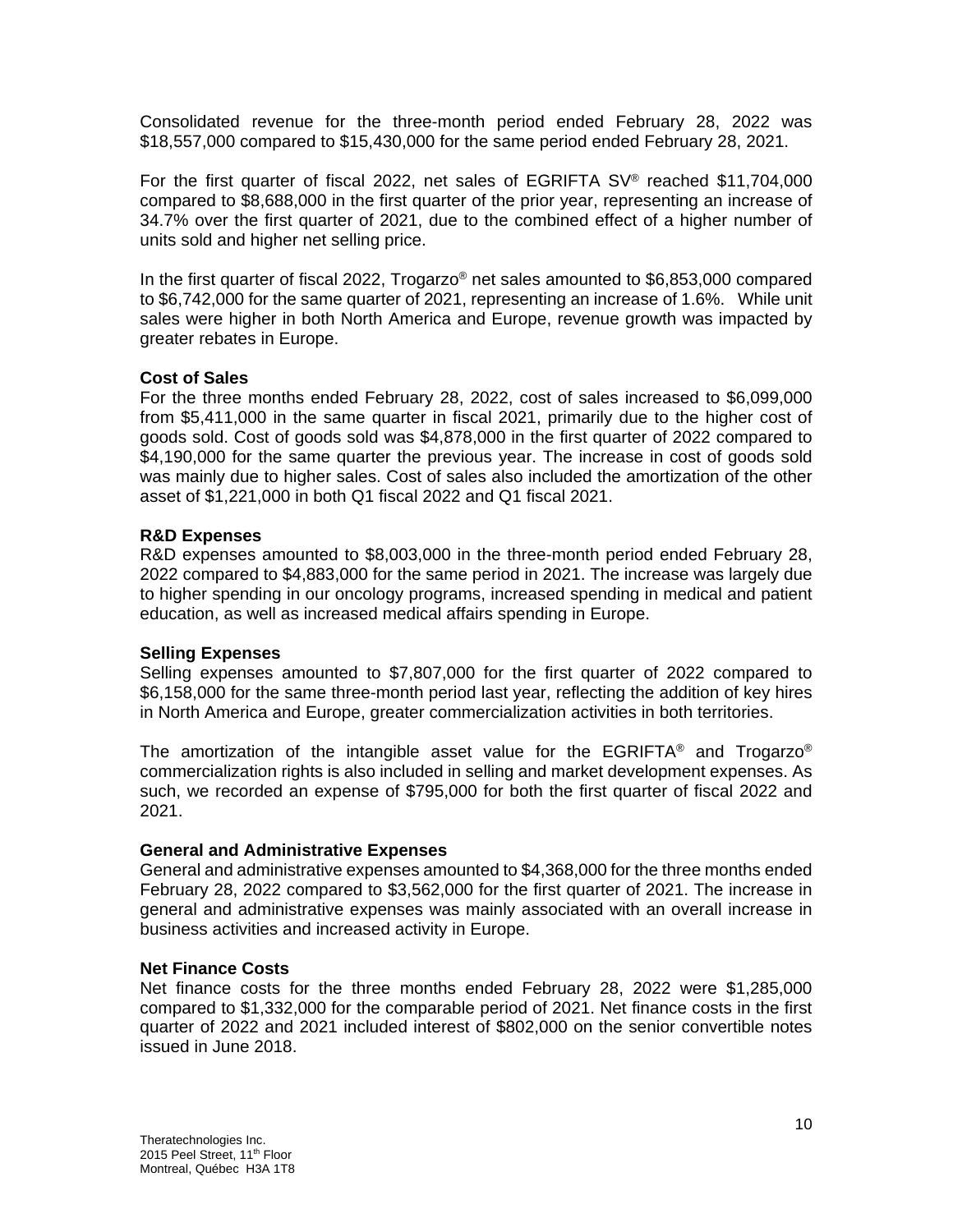Net finance costs also included accretion expense of \$517,000 in the first quarter of 2022, compared to \$581,000 for the comparable period in 2021.

#### **Net Loss**

Given the increase in revenue and the increased expenses for the three months ended February 28, 2022, net loss for the period was \$9,032,000, compared to \$5,922,000 for the same period last year.

#### **Liquidity and Financial Position**

We ended the first quarter of fiscal 2022 with \$34,283,000 in cash, bonds and money market funds.

During the first quarter of fiscal 2021, the Company completed a public offering for the sale and issuance of 16,727,900 units of the Company for a gross cash consideration of \$46,002,000 including the full exercise of the over-allotment option. Share issue costs amounted to \$3,385,000 resulting in net proceeds of \$42,617,000.

Our current cash, bond and money market funds will be sufficient to fund the Company's operations for the next twelve months. We are currently exploring alternatives to redeem the senior convertible notes issued in June 2018, which become due in June 2023.

For the three-month period ended February 28, 2022, operating activities used cash of \$4,174,000 compared to \$1,896,000 in the comparable period of fiscal 2021, primarily due to the increased loss in 2022.

In the first quarter of fiscal 2022, changes in operating assets and liabilities had a positive impact on cash flow of \$69,000 (2021-negative impact of \$3,332,000). These changes included a negative impact from higher accounts receivable, a decrease in accounts payables and accrued liabilities, and were offset by positive impacts from lower inventories and lower prepaid expenses and deposits.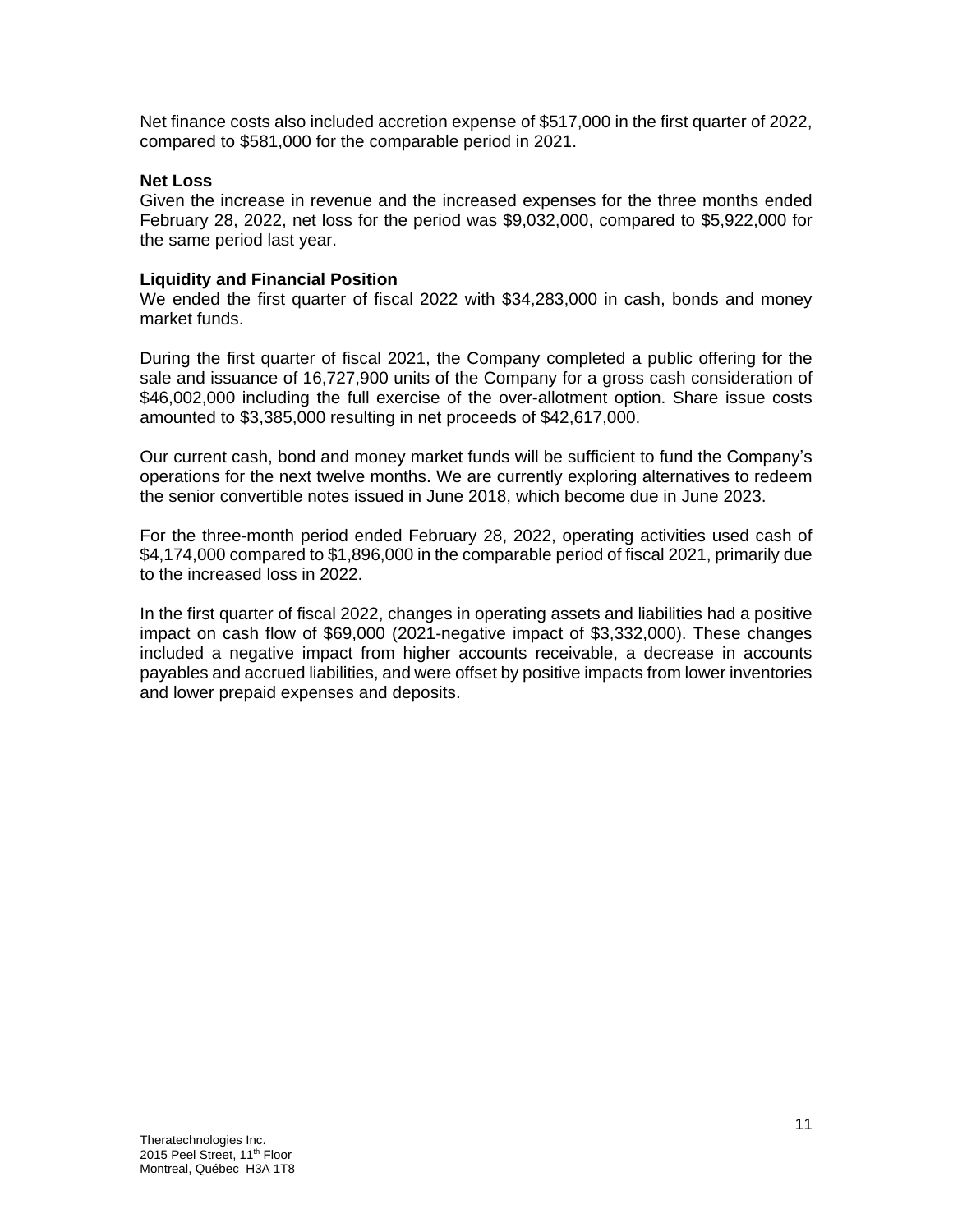# **Quarterly Financial Information**

The following table is a summary of our unaudited consolidated operating results for the last eight quarters.

|                                               | 2022           | 2021     |                |          |                | 2020           |         |          |  |
|-----------------------------------------------|----------------|----------|----------------|----------|----------------|----------------|---------|----------|--|
|                                               | Q <sub>1</sub> | Q4       | Q <sub>3</sub> | Q2       | Q <sub>1</sub> | Q <sub>4</sub> | Q3      | Q2       |  |
| <b>Revenue</b>                                | 18,557         | 18,754   | 17,852         | 17,787   | 15,430         | 19,123         | 14,049  | 17,162   |  |
| <b>Operating</b><br>expenses                  |                |          |                |          |                |                |         |          |  |
| <b>Cost of sales</b>                          |                |          |                |          |                |                |         |          |  |
| Cost of<br>goods sold                         | 4,878          | 5,191    | 4,283          | 4,714    | 4,190          | 5,190          | 4,611   | 5,769    |  |
| <b>Other</b><br>production-<br>related costs  | $\blacksquare$ |          |                |          |                | 240            | 280     | 391      |  |
| <b>Amortization</b><br>of other<br>asset      | 1,221          | 1,220    | 1,221          | 1,220    | 1,221          | 1,220          | 1,220   | 1,220    |  |
| R&D                                           | 8,003          | 8,678    | 8,296          | 6,417    | 4,883          | 6,795          | 4,183   | 3,622    |  |
| <b>Selling</b>                                | 7,807          | 8,193    | 7,657          | 6,901    | 6,158          | 6,532          | 7,025   | 6,941    |  |
| <b>General and</b><br>administrative          | 4,368          | 3,537    | 3,633          | 3,884    | 3,562          | 3,255          | 2,699   | 3,706    |  |
| <b>Total operating</b><br>expenses            | 26,277         | 26,819   | 25,090         | 23,136   | 20,014         | 23,232         | 20,018  | 21,649   |  |
| <b>Net finance</b><br>costs                   | (1, 285)       | (1, 817) | (2, 254)       | (1,023)  | (1, 332)       | (1, 424)       | (799)   | (1, 319) |  |
| Income taxes                                  | (27)           | (19)     | (18)           | (20)     | (6)            | (16)           |         |          |  |
| <b>Net loss</b>                               | (9,032)        | (9,901)  | (9,510)        | (6, 392) | (5,922)        | (5, 549)       | (6,768) | (5,806)  |  |
| <b>Basic and</b><br>diluted loss per<br>share | (0.09)         | (0.10)   | (0.10)         | (0.07)   | (0.07)         | (0.07)         | (0.09)  | (0.08)   |  |

#### *(in thousands of dollars, except per share amounts)*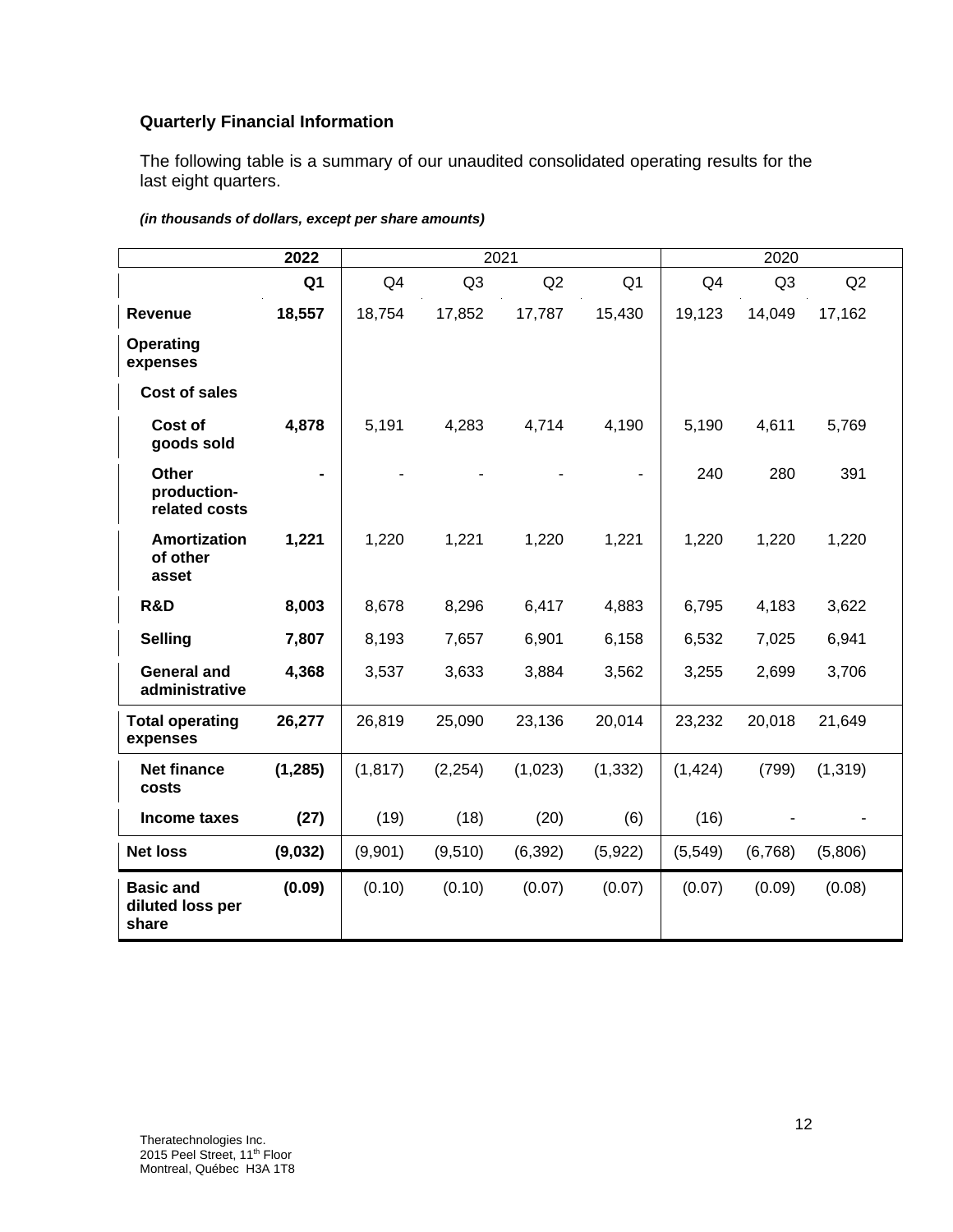#### *Factors Affecting the Variability of Quarterly Results*

There are quarter-over-quarter variations in net sales revenue, principally due to changes in distributor inventory levels with some additional impact from time to time related to average net selling price, which is affected by changes in the mix of private payors versus government drug reimbursement plans.

#### **Subsequent Events**

As a result of uncertainty created by the global shortage of bacteriostatic water for injection, and the related impact on the availability of the F8 formulation of tesamorelin, we have decided in March 2022, to pause any activities related to the initiation of the Phase 3 trial in NASH, and as such, the Company may need to write‐down research supplies included in prepaid expenses and deposits.

#### **Recent Changes in Accounting Standards**

There were no changes in accounting standards during the first quarter of fiscal 2022.

#### **Outstanding Share Data**

As of April 13, 2022, the Company had 95,121,639 common shares issued and outstanding, 8,130,550 warrants outstanding, and 5,077,449 outstanding options. We also had \$57,500,000 aggregate principal amount of 5.75% convertible unsecured senior notes due June 30, 2023 issued and outstanding as a result of the Offering. These notes are convertible into common shares at the option of the holder at a conversion price of \$14.85, representing a conversion rate of approximately 67.3401 common share per \$1,000 principal amount of notes. The conversion of all of the outstanding notes would result in the issuance of 3,872,055 common shares.

#### **Contractual Obligations**

There was no material change in contractual obligations during the three-month period ended February 28, 2022.

#### **Economic and Industry Factors**

The WHO declared a global pandemic on March 11, 2020. Authorities around the world implemented confinement measures designed to curb the spread of the COVID-19. Those measures have severely limited face-to-face access to healthcare providers. The industry as a whole has had to adapt to this new reality and uncertainty remains.

In the fiscal year ended November 30, 2021 and in the first quarter of fiscal 2022, face-toface interactions in clinics, hospitals, AIDS services organizations and other offices were reduced and patient treatment initiations were delayed due to restrictions implemented to stop the spread of COVID-19. In Fiscal 2021 and in the first quarter of fiscal 2022, we continued to offer virtual interactions to provide education and support for people in need of our medications, people living with HIV, case managers, healthcare providers and their staff, on how to manage HIV during the COVID-19 pandemic. While these efforts have helped support our goal to increase U.S. sales of Trogarzo® and *EGRIFTA SV®* new rounds of closures related to the Omicron variant of the virus have slowed some of these initiatives. In the European Union, sales of Trogarzo® and the review of regulatory dossiers were adversely impacted by COVID-19 due to strict lockdown measures imposed in many European countries.